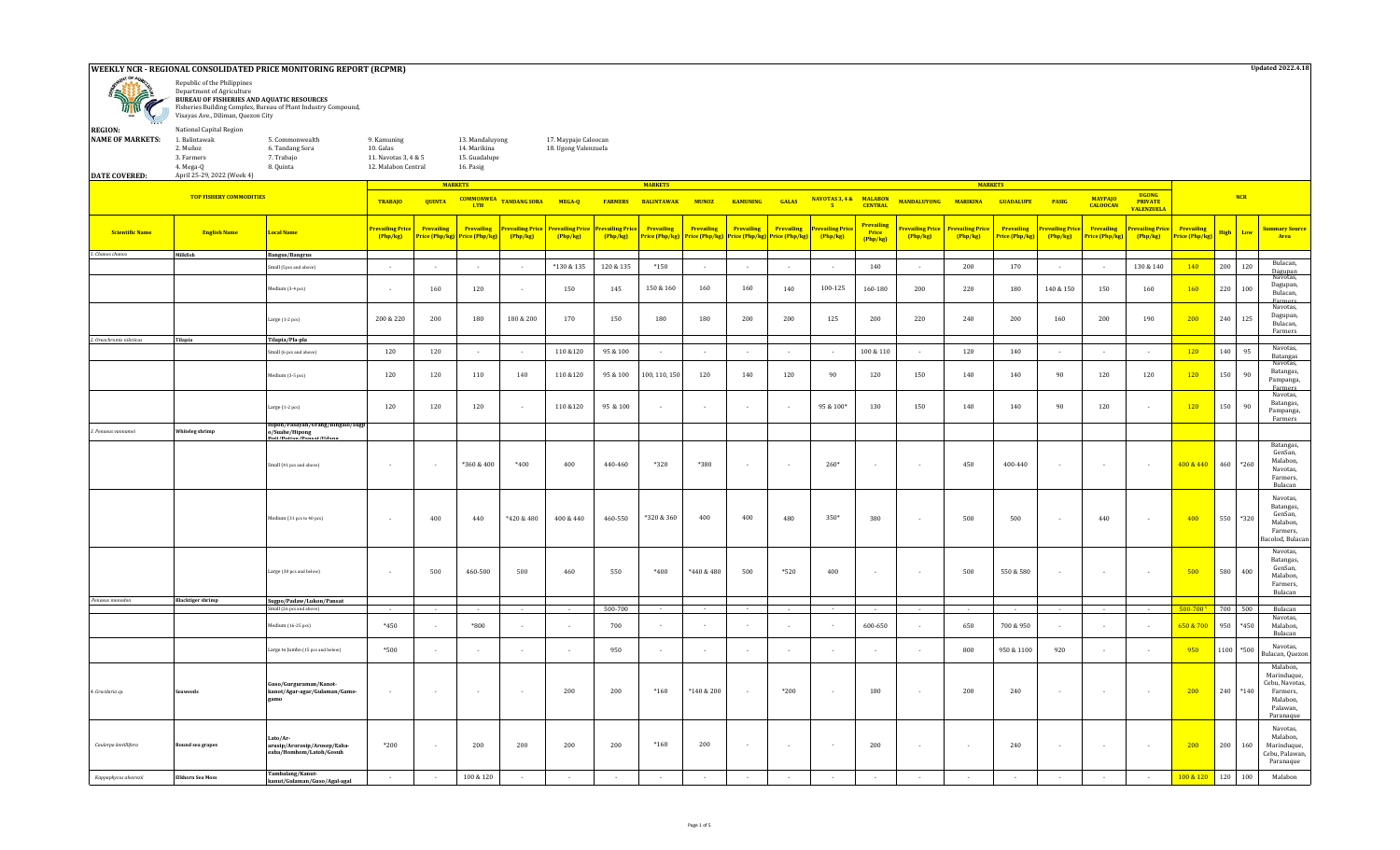| 5. Crassostrea iredalie    | <b>Oyster</b>             | Talaba/Tirem/Sisi                                                                                                                   | $\sim$                   | $\sim$                   | 100        | $\sim$         | 120                      | 100    | $\sim$     | $*100$                   |                 |            | $50*$      | 100             | $\sim$     | 140             | 160-180    | $\overline{\phantom{a}}$ | $\sim$                   |                | 100                  | 180       | $*50$  | Cavite, Malabon,<br>Bicol, Navotas,<br>Paranaque             |
|----------------------------|---------------------------|-------------------------------------------------------------------------------------------------------------------------------------|--------------------------|--------------------------|------------|----------------|--------------------------|--------|------------|--------------------------|-----------------|------------|------------|-----------------|------------|-----------------|------------|--------------------------|--------------------------|----------------|----------------------|-----------|--------|--------------------------------------------------------------|
| 6. Perna viridis           | Green Mussel              | Tahong/Kinason/Alamahong                                                                                                            |                          | 100                      | 100        | $*150 & 160$   | 160                      | 150    | 100        | 100                      | 120-160         | $*140$     |            | 120             |            | 120             | 160-200    | 100 & 120                | 100 & 120                | 120            | 100 & 120            | 200       | 100    | Navotas,<br>Malabon, Cavite,<br>Bicol, Farmers,<br>Paranaque |
| 7. Scylla serrata          | <b>Mangrove Crab</b>      | Alimango/Rasa/Alama/Han-it/Kinis                                                                                                    |                          |                          |            |                |                          |        |            |                          |                 |            |            |                 |            |                 |            |                          |                          |                |                      |           |        |                                                              |
|                            |                           | Male                                                                                                                                | $\sim$                   | $\sim$                   |            | 650 & 700      | $\cdot$                  | 750    | *350       | *850 & 900               | $\sim$          |            |            | 400-450         |            | 600 & 650       |            | $\overline{\phantom{a}}$ | $\overline{\phantom{a}}$ |                | 650                  | *900      | *350   | Bulacan,<br>Malabon, Roxas,<br>Navotas                       |
|                            |                           | Female                                                                                                                              | $\sim$                   | $\overline{\phantom{a}}$ |            | *700 & 750     | $\overline{\phantom{a}}$ | 850    | $*350$     | *900                     |                 |            |            | 550-600         |            | 600 & 650       |            | $\overline{\phantom{a}}$ | ٠                        |                | 600                  | *900      | *350   | Malabon, Roxas,<br>Navotas, Bulacan                          |
|                            |                           | Mixed (Male & Female)                                                                                                               | $\sim$                   | $\sim$                   | $*800$     | . .            | *650                     | $\sim$ | $\sim$     | $\sim$                   | $\sim$ $\sim$   |            | 300 & 350  | $\sim$          | $\sim$     | $\sim$          | 600-700    | $\sim$                   | 300                      | $\sim$         | 300                  | *800      | 300    | Malabon,<br>Bulacan                                          |
| 8. Portunus pelagicus      | <b>Blue swimming Crab</b> | umasag/Dariway/Ganwey/Kasag/L<br>ambay/Masag/Kagang                                                                                 |                          |                          |            |                |                          |        |            |                          |                 | $\sim$     |            |                 |            |                 |            |                          |                          |                |                      |           |        |                                                              |
|                            |                           | Small/Medium (7 pcs and above)                                                                                                      | $\sim$                   | $\overline{\phantom{a}}$ | $*200$     | $*300$         | 200                      | $\sim$ | *100 & 260 |                          |                 | $*260$     | $300*$     | 280-320         | $\sim$     | 360             | 420-550    | 240 & 260                | 160-200                  | $\sim$         | 200                  | 550       | $*100$ | Malabon,<br>Farmers,<br>Navotas, Samar,<br>Quezon, Bulacan   |
|                            |                           | Large (1-6 pcs)                                                                                                                     | $\overline{\phantom{a}}$ | $\overline{\phantom{a}}$ | 400        |                | *480                     | 550    | $\sim$     | *580                     | $*400$          |            |            | 400             |            | 500             | 600-750    | 480                      | 400                      |                | 400                  | 750       | 400    | Malabon,<br>Bulacan,<br>Navotas,<br>Farmers, Quezon          |
| 9. Thunnus albacares       | rellowfin Tuna            | Tambakol/Tulingan/Tangi/Bangkuli<br>s/Panit/Bantalaan/Bantaea-                                                                      |                          |                          |            |                |                          |        |            |                          |                 |            |            |                 |            |                 |            |                          |                          |                |                      |           |        |                                                              |
|                            |                           | an/Bariles/Pak-<br>Whole                                                                                                            | 300                      | $\sim$                   |            | *280           | *200                     | 350    | $*200$     | *280                     | $*300$          | $*400$     | 200*       | 280-300         | 350        | 380 & 400       | $\sim$     | 300-340                  | 300                      | $\sim$         | 300                  | 400       | 200    | Navotas,<br>Malabon, Lucena<br>Farmers,<br>Zambales          |
|                            |                           | Sliced                                                                                                                              |                          | $\overline{\phantom{a}}$ | *380       |                |                          |        |            |                          | $\sim$          | *350       |            | 350             | 550        | 280-360         |            | 440                      | 360                      |                | 360                  | 550       | 280    | Malabon,<br>Farmers,<br>Zambales,<br>Lucena, Navotas         |
|                            |                           | Head                                                                                                                                | $\overline{\phantom{a}}$ | $\sim$                   | 200        | $\sim$         | $\sim$                   | $\sim$ | $\sim$     | $\overline{\phantom{a}}$ | $\sim$          | 180        | $\sim$     | $\sim$          |            | 120             | $\sim$     | 200-260                  | 110                      |                | 200                  | 260       | 110    | Malabon,<br>Farmers, Lucena,<br>Navotas                      |
| Katsuwonus pelamis         | Skipjack Tuna             | Gulyasan                                                                                                                            |                          |                          |            |                |                          |        |            |                          |                 |            |            |                 |            |                 |            |                          |                          |                |                      |           |        | Navotas,                                                     |
|                            |                           | Whole                                                                                                                               | $\sim$                   | $\sim$                   | $*160$     | *300           | 160                      | $\sim$ | $*150$     | ۰.                       | $\sim$          | *260 & 280 | 150*       | 160 & 180       |            |                 | 220 & 240  | $\cdot$                  | $\overline{\phantom{a}}$ |                | <b>160</b>           | *300      | $*150$ | Malabon,<br>armers, Lucena,<br>Mindoro                       |
|                            |                           | Sliced                                                                                                                              | $\sim$                   | $\sim$                   |            | $\sim$         | $\overline{\phantom{a}}$ | $\sim$ | $\sim$     | $\sim$                   | $\sim$          | $\sim$     | $\sim$     | $\sim$          | $\sim$     | $\sim$          | 280        | $\cdot$                  | $\sim$                   | $\sim$         | 280                  | 280 280   |        | Navotas                                                      |
| Auxis thazard              | rigate Tuna               | Tulingan/Tangi/Bonito/Tulingan<br>Lapad/Turingan/Aloy<br>Mangko/Pirit/Bolis/Lapad/Pidlayan<br>/Mangku                               | *260 & 280               | $\sim$                   | *150 & 200 | $\sim$         | $\overline{\phantom{a}}$ | $\sim$ | 150        | $*220$                   | $\sim$          |            | 120-200    | 160-180         | 300        | 240 & 280       | 200        | $\overline{\phantom{a}}$ | $\overline{\phantom{a}}$ | 200 & 240      | 200                  | 300       | 120    | avotas, Lucena,<br>Mindoro,<br>Farmers,<br>Malabon           |
| Auxis rochei               | Bullet Tuna               | Tulingan/Tangi/Bonito/Tulingan-<br>Bilog/Aloy/Mangko<br>Pirit/Turingan/Bolis/Mangku/Pidla<br>yan/Budboron                           | $\sim$                   | 180                      | 200        | 280            | 200                      | 300    | $\sim$     | $\sim$                   | 240 & 260       | 300        | 160 & 170  | 200-240         | $\sim$     |                 | 200 & 260  | 200                      | 200                      | $\sim$         | 200                  | 300       | 160    | Navotas,<br>Ialabon, Lucena,<br>Farmers,<br>Mindoro          |
| 10. Sardinella fimbriata   | Fringescale Sardinella    | Tunsoy/Bilis/Tamban/Tawilis/Lawl<br>aw/Manamsi/Tabagak/Mangsi/Tapi<br>sok/Tayapad/Kasig                                             | $\sim$                   | $\sim$                   |            | $\sim$         | 120                      | 150    | $\sim$     | $\overline{\phantom{a}}$ | $\sim$          |            | $100*$     | $\sim$          |            | $160\ \&\ 180$  | ٠.         | $\sim$                   | $\sim$                   | $\sim$         | 120-180              | 180       | $*100$ | Malabon, Lucena,<br>Navotas                                  |
| Sardinella lemuru          | <b>Bali Sardinella</b>    | Tamban/Bilis/Tunsoy/Salinas/Lawl<br>aw/Tuloy/Tabagak/Anduhaw/Kasig                                                                  | $\overline{\phantom{a}}$ | $\sim$                   |            | $*160$         | 100                      | $*80$  | 100        | $*100$                   | $\sim$          |            | $50*$      | 120-130         |            |                 |            | 100                      | 50-90                    |                | 100                  | 130       | 50     | Malabon,<br>Navotas, Bicol                                   |
| Sardinella gibosa          | Goldstripe Sardinella     | Tamban/Tunsoy/Lawlaw/Tabagak/<br>Tuloy/Mangsi/Kasig                                                                                 | $\sim 10^{-11}$          | $\sim$                   | $\sim$     | $\sim$         | $\sim$                   | $\sim$ | $\sim$     | $\sim$                   | $\sim$          | $\sim$     | $\sim$     | $\sim$          | $\sim$     | 200 & 260       | 260        | 100                      | $\sim$                   | 80             | 260                  | 260       | 80     | Lucena, Navotas                                              |
| 11. Rastrelliger kanagurta | <b>Indian Mackerel</b>    | Alumahan/Kabalias/Kabalyas/Baran <br>iti/Tanigi/Tangigue/Buraw/Boraw/<br>Karabalyas/Anduhaw<br>Cabalyas<br>Small (13 pcs and above) | $\sim 10^{-1}$           | $\sim 10^{-1}$           | $\sim$     | $\sim 10^{-1}$ | $\sim$ $-$               | $\sim$ | $\sim$ $-$ | $\sim$ $-$               | $\sim 10^{-11}$ | $\sim$ $-$ | $\sim 100$ | $\sim 10^{-11}$ | $\sim$ $-$ | $\sim 10^{-11}$ | $\sim$ $-$ | $\sim 10^{-1}$           | 120                      | $\sim 10^{-1}$ | $-120$               | $120$ 120 |        | NA                                                           |
|                            |                           |                                                                                                                                     |                          |                          |            |                |                          |        |            |                          |                 |            |            |                 |            |                 |            |                          |                          |                |                      |           |        | Navotas,                                                     |
|                            |                           | Medium (7-12 pcs)                                                                                                                   | $\sim$                   | $*250$                   | 200        | $*320$         | 240                      | $\sim$ | $*260$     | 260-360                  | $*260$          | $\sim$     | $150*$     | 280-300         | 280        | $\sim$          | 300        | $\sim$                   | 160                      | $\sim$         | $280&8.300$ 360 *150 |           |        | Malabon,<br>Farmers, Market<br>$\overline{1}$                |
|                            |                           | Large (1-6 pcs)                                                                                                                     | $\sim$                   | $\sim$                   | *280       | $\sim$         | *280 & 300               | 350    | $\sim$     | $\sim$                   | $\sim$          | $\sim$     | $\sim$     | 320             | 360        | $\sim$          | $\sim$     | 300 & 320                | $\sim$                   | $\sim$         | 320                  | 360 *280  |        | Malabon, Lucena,<br>Farmers                                  |
|                            |                           | Mixed sizes                                                                                                                         | $\sim$                   | $\sim$                   | $\sim$     | $\sim$         | $\sim$                   | $\sim$ | $\sim$     | $\sim$                   | $\sim$          | $\sim$     | $\sim$     | $\sim$          | $\alpha$   | 300-400         | 320        | $\sim$                   | $\sim$                   | $\sim$         | 300-400 2            |           |        | 400 300 Lucena, Farmers                                      |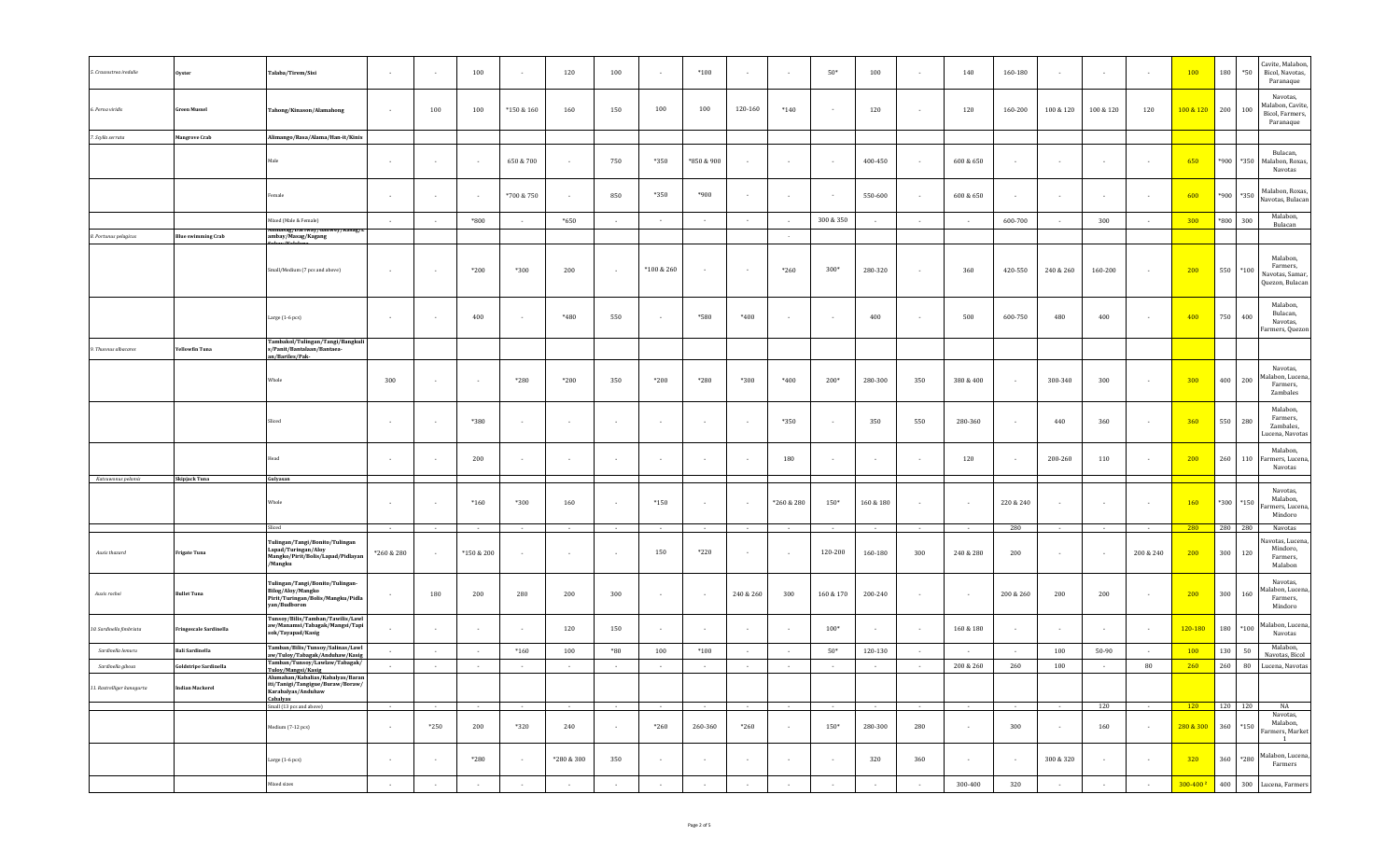| Scomberomorus commerson  | arrow-barred Spanish Mackerel       | Tangigue/Tanigue/Tangi/Karabalya                                                                        |            |            |                    |           |              |           |                            |                          |            |            |                  |         |           |           |           |           |                          |           |            |        |            |                                                               |
|--------------------------|-------------------------------------|---------------------------------------------------------------------------------------------------------|------------|------------|--------------------|-----------|--------------|-----------|----------------------------|--------------------------|------------|------------|------------------|---------|-----------|-----------|-----------|-----------|--------------------------|-----------|------------|--------|------------|---------------------------------------------------------------|
|                          |                                     |                                                                                                         |            |            |                    |           |              |           |                            |                          |            |            |                  |         |           |           |           |           |                          |           |            |        |            |                                                               |
|                          |                                     | Whole                                                                                                   |            | $\sim$     |                    |           |              | $\sim$    |                            | *550                     |            |            | 320*             | 350-380 |           |           | 400       |           |                          |           | 350-400    | *550   | *320       | Malabon, Lucena<br>Palawan,<br>Farmers                        |
|                          |                                     | Sliced                                                                                                  | $\sim$     | $\sim$     |                    |           |              | $\sim$    |                            |                          |            |            |                  | 450     | 620       | 650 & 700 | 600 & 700 | 440 & 460 | $\overline{\phantom{a}}$ |           | 700        | 700    | 440        | Palawan.<br>armers, Lucena,<br>Malabon                        |
| 12. Decapterus macrosoma | hortfin scad                        | Galunggong/Baraniti/Bulilit/Galung<br>Lalake/Sibobog/Tamodios/Marot<br>Borot/Lambarok sigarilyuon/Burot |            |            |                    |           |              |           |                            |                          |            |            |                  |         |           |           |           |           |                          |           |            |        |            |                                                               |
|                          |                                     | /Budley/Tomorons/M<br>Small (21 pcs and above)                                                          | $\sim$     | $*180$     | 170                | 200       | $\sim$       | $\sim$    | $\sim$                     | $\overline{\phantom{a}}$ |            |            | $80*$            | 140-160 | $\sim$    | 200 & 220 | 180-260   | 160       | 160                      |           | 160        | 260    | $^\ast 80$ | Navotas,<br>Malabon,<br>Farmers, Lucena                       |
|                          |                                     | Medium (11-20 pcs)                                                                                      | 240        | 200        | 200                | 240       | *200         | 250       | $*180$                     | 200                      | 280        | 260 & 280  | 150              | 180     | 240       | 240       | 240       | 180       | 180                      | 200       | 240        | 280    | 150        | Navotas,<br>Malabon,<br>'armers, Lucena                       |
|                          |                                     | Large (7-10 pcs)                                                                                        | $*260$     | $*240$     |                    | $\sim$    | *200 & 220   | $\sim$    |                            |                          |            |            |                  | 200-240 | 280       | 280       | 200-260   | 200       | 200                      | 220 & 240 | 200        | 280    | 200        | Navotas,<br>Malabon,<br>Farmers, Lucena                       |
| 13. Loligo sp.           | Squid                               | Pusit/Lukos/Nocos                                                                                       |            |            |                    |           |              |           |                            |                          |            |            |                  |         |           |           |           |           |                          |           |            |        |            |                                                               |
| epioteuthis lessoniana   | Bigfin reef squid                   | Lumot/Laki/Kanuos/Nokus/Noos<br>Nokos/Nukos/Tostos/Baghak/Choka/<br>umiagan/Nukos/Lumayagan/Barawa      | $\sim$     | $\sim$     | 400                | 400       | 450          | 500       | $*220$                     | *360 & 460               |            |            |                  | 350-370 |           | 500 & 580 | 400-450   | $\sim$    | 360                      |           | 400        | 580    | $^*220$    | Malabon,<br>Bulacan,<br>Navotas, Lucena,<br>Farmers           |
| Uroteuthis bartschi      | Bartsch's squid                     | Lapis/Sigarilyo/Tarorot/Tostos                                                                          | $\sim$     | $\sim$     | $*300$             | $*300$    | $\sim$       | $\sim$    |                            |                          | 400        |            | $200*$           | 400-450 |           |           |           | 400       | $\sim$                   |           | 400        | 450    | $*200$     | Malabon,<br>Farmers.<br>Mindoro                               |
| Uroteuthis sp.           | uid                                 | Bisaya/Nukos/Noos                                                                                       | *380 & 400 | *300 & 380 | $*300$             | 360       | 380          | 420       | $\sim$                     | 340                      | 320        | 380        |                  | 380-400 | 400       |           | 380 & 400 | 380       | $\sim$                   |           | 380        | 420    | *300       | Navotas,<br>Malabon,<br>Bulacan,<br>Farmers                   |
| Todarodes sp.            | uid                                 | Kalawang/Bulingit/Pusit-pula                                                                            | $\sim$     | $*160$     | $*130$             | ÷.        | 160          | $\sim$    | $120\text{ }\&\text{ }160$ | $*240$                   | $\sim$     | 180        | 100              | $\sim$  | 180       |           | 180-200   | 130       | 140                      |           | <b>180</b> | $*240$ | 100        | Navotas,<br>Malabon,<br>Zambales,<br>Mindoro,<br>Farmers      |
| 14. Lutjanus sp.         | apper                               | Maya-<br>maya/Angrat/Burara/Aluman/Saing-<br>saing/Kutambak                                             |            | $\sim$     | $*300$             | 480 & 500 | 280          | 650 & 750 |                            | *500                     | $*500$     | 400        | 200              | 400-450 | 400       | 600       | 550-600   | 360       | 340                      |           | 400        | 750    | 200        | lalabon, Lucena,<br>Farmers,<br>Palawan,<br>Bulacan, Navotas  |
| 15. Epinephelus sp.      | puper                               | Lapu-<br>lapu/Baraka/Inid/Pugado/Tingag/P<br>ogapo/Baraka/Lapu-lapo<br>Itum/Pugapo/Kulapu               | *500       | 280-380    | $*350$             | $*300$    | $*280 - 480$ | 750       | $\sim$                     | $\overline{\phantom{a}}$ | $*350$     |            | $240*$           | 350-380 | 400       | 550       | *360-550  | $\sim$    | 300-320                  | $\sim$    | 380        | 750    | *240       | Navotas,<br>Malabon, Lucena,<br>Farmers,<br>Palawan           |
| Epinephelus sp.          | Grouper (Red)                       | Lapu-lapu<br>pula/Baraka/Inid/Pugado/Tingag/P<br>ogapo/Baraka/Pugapo/Kulapu                             | *550       | $\sim$     | $*480$             | $\sim$    | 250-480      | 750       | $\sim$                     | $*500$                   | *400 & 500 | *280 & 450 | 260 & 280*       | 450-500 | $\sim$    | 550 & 600 | $*600$    | 450       | 350                      | $\sim$    | 450        | 750    | 250        | Navotas.<br>alabon, Lucena<br>Farmers,<br>Palawan             |
| <b>Other Fishery Cor</b> |                                     |                                                                                                         |            |            |                    |           |              |           |                            |                          |            |            |                  |         |           |           |           |           |                          |           |            |        |            |                                                               |
| Acanthurus sp.           | <b>Surgeon Fish</b>                 | Labahita                                                                                                | $\sim$     | $*260$     |                    | . .       | $\sim$       | $\sim$    | $\sim$                     | $\overline{\phantom{a}}$ | $\sim$     |            | $160*$           | $\sim$  |           | 360       | 260-360   | 240 & 280 | 300                      |           | 360        | 360    | $*160$     | Mindoro, Lucena<br>Farmers,<br>Malabon,<br>Navotas            |
| Acetes sp.               | Sergestids                          | Alamang                                                                                                 |            | $\sim$     | $\boldsymbol{*}60$ | $*120$    |              | $\sim$    |                            |                          |            |            |                  | 60      |           |           | 100-120   |           |                          |           | $60 - 120$ | 120    | 60         | Navotas,<br>Malabon,<br>Farmers                               |
| Atule mate               | Yellowtail Scad                     | Salay-<br>salay/Marapati/Budburon/Bagudlon                                                              | $*260$     | *200 & 220 | $*250$             | $\sim$    | 240          | 380       | $\sim$                     |                          |            |            |                  | $\sim$  | 300 & 360 |           | 350 & 360 | $\cdot$   | $\overline{\phantom{a}}$ |           | 360        | 380    | 240        | Navotas,<br>Ialabon, Lucena<br>Farmers                        |
| Caesio caerulaurea       | <b>Blue and Gold Fusilier</b>       | Dalagang Bukid Bilog/Sulid                                                                              | $*270$     | *240 & 250 |                    | $\sim$    | 220          | 350       | 180                        | $*240$                   | 240        | 260-300    | $^*160\ \&\ 180$ | 260-280 | 300       | 300       | 260-330   | 260 & 280 | 200                      |           | 260        | 350    | $*160$     | Navotas,<br>Malabon, Lucena<br>Farmers,<br>Mindoro            |
| Caesio cuning            | <b>Redbelly Yellowtail Fusilier</b> | <b>Dalagang Bukid</b><br>Lapad/Sinaw-an                                                                 | *290       | $*280$     | 300-360            | 360       | 250          | 400       |                            |                          | 400        | 320        | $240*$           | 360-380 | 360       | 340       | 280-400   | 300       | 280 & 300                |           | 360        | 400    | $*240$     | Navotas,<br>Aalabon, Lucer<br>Farmers,<br>Mindoro,<br>Palawan |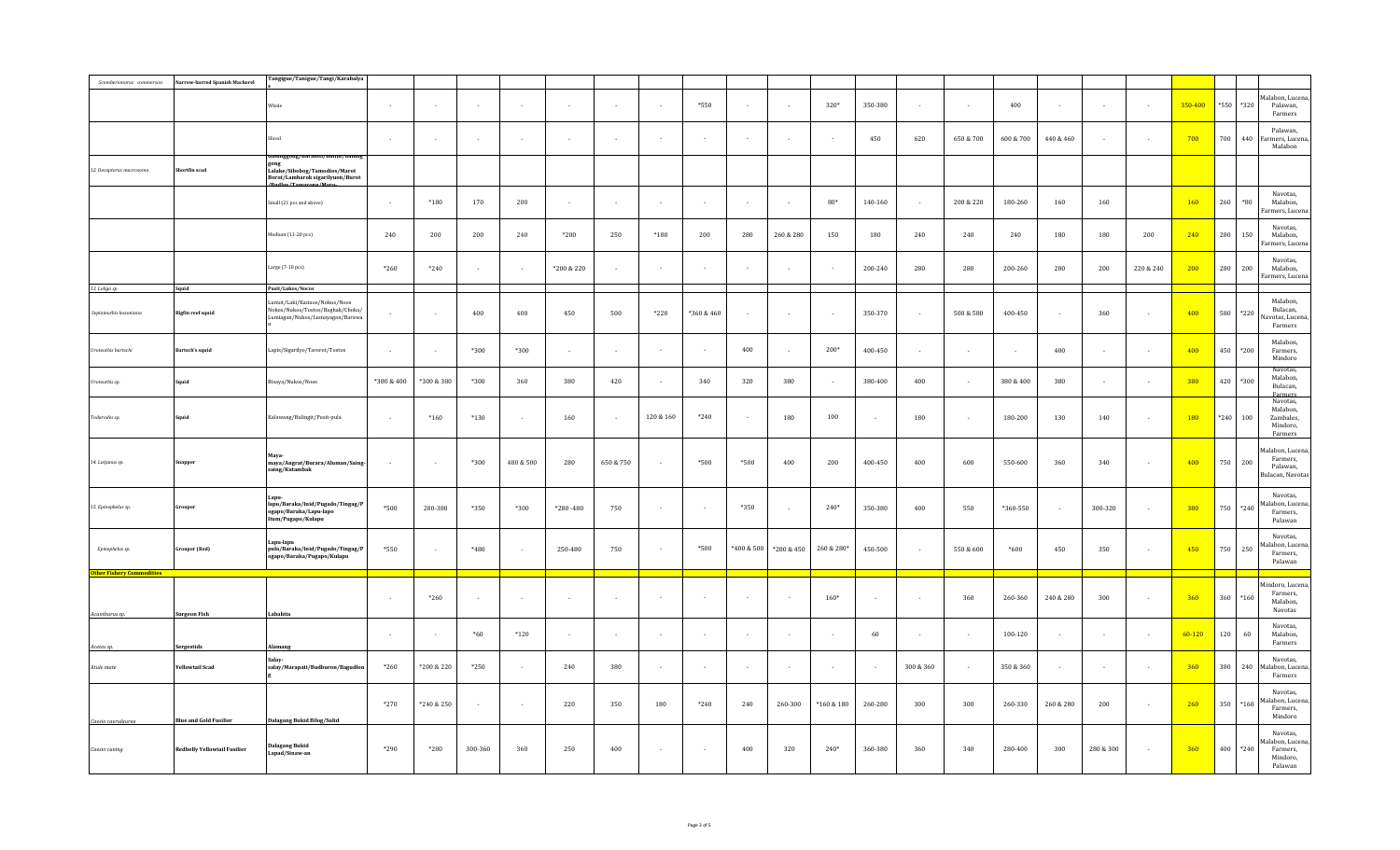| Caranx sp.                                    | <b>Trevally</b>                           | Talakitok                                                                      | $\sim$ | $\sim$ |                          |                | 350                      | 450-550 | $*250$     | $*240$     | 450            |            |            | 380                      | 400 & 450 | 360 & 450      | 350-500   | $\sim$        | 320    |        | 450                      | 550<br>$*240$               | Malabon, Lucena,<br>Navotas,<br>Farmers                         |
|-----------------------------------------------|-------------------------------------------|--------------------------------------------------------------------------------|--------|--------|--------------------------|----------------|--------------------------|---------|------------|------------|----------------|------------|------------|--------------------------|-----------|----------------|-----------|---------------|--------|--------|--------------------------|-----------------------------|-----------------------------------------------------------------|
| Clarias sp.                                   | Catfish                                   | Hito                                                                           | $*180$ | $*180$ | $*140$                   |                | $\overline{\phantom{a}}$ |         |            | $*200$     |                |            |            |                          |           | 170            |           |               |        |        | 170                      | *200                        | Navotas, Laguna<br>*140<br>Malabon,<br>Bulacan                  |
| Coryphaena sp.                                | <b>Dolphin Fish</b><br>potted Flying Fish | Pandawan                                                                       |        |        | $*160$                   |                |                          |         |            |            |                |            |            |                          |           |                |           |               |        |        | $*160$                   | $*160$<br>$*160$            | Malabon                                                         |
| Cypselurus poecilopterus<br>Cypselurus sp.    | <b>Flying Fish</b>                        | Bangsi<br>Iliw/Barongoy/Baro-baro                                              | $\sim$ | $\sim$ | $*100$                   | $\sim$         | $\sim$                   | $\sim$  | $\sim$     | $\sim$     | $\sim$         | $\sim$     | $\sim$     | $\sim$                   | $\sim$    | $\sim$         | $\sim$    | $\sim$        | $\sim$ |        | $*100$                   | $*100$<br>$^*100$           | <b>NA</b><br>Malabon                                            |
| Decapterus kurroides                          | <b>Redtail Scad</b>                       | Burot/Budloy/Tabilos/Butsawan                                                  | $\sim$ |        |                          |                |                          |         | $\sim$     | $*200$     | $\sim$         | $\sim$     | $\sim$     | $\sim$                   |           |                |           |               | $\sim$ |        | $*200$                   | *200                        | *200<br>Malabon                                                 |
|                                               |                                           |                                                                                | $\sim$ | $\sim$ | ÷                        |                | ÷,                       | $\sim$  | 160        | 160        | $*280$         | 200-260    | 130 & 150  | $\sim$                   |           |                |           | $\sim$        | $\sim$ |        | 160                      | $^{\ast}280$<br>130         | Navotas,<br>Malabon,<br>Farmers, Ilocos<br>Zambales,<br>Mindoro |
| Decapterus macarellus<br>Decapterus macrosoma | Mackerel Scad<br><b>Shortfin Scad</b>     | alsa<br><b>Galunggong (Imported)</b>                                           | $\sim$ | $\sim$ | $\sim$                   |                | $\sim$                   | $\sim$  |            | $\sim$     | $\sim$         | $\sim$     |            | $\sim$                   | $\sim$    | $\sim$         |           | $\sim$        | $\sim$ |        |                          | $\sim$                      | NA                                                              |
|                                               |                                           | Medium (11-20 pcs)                                                             |        | $*240$ |                          |                |                          |         | $*180$     |            |                |            |            |                          |           |                |           | 180           |        |        | <b>180</b>               | $*240$<br>$^{\ast}180$      | Navotas                                                         |
| Decapterus russelli                           | Indian scad                               | Large (7-10 pcs)<br><b>Galunggong Babae</b>                                    | 240    | $\sim$ | $\sim$                   | $*240$         | $\sim$                   | $\sim$  | $\sim$     | $*160$     | $\sim$         | $\sim$     |            | $\sim$                   | $\sim$    | $\sim$         | $\sim$    | 130           | $\sim$ | $\sim$ | 240<br>130               | 240<br>240<br>$*240$<br>130 | Navotas<br>Navotas                                              |
| Dendrophysa russelii                          | Croaker                                   | Alakaak                                                                        | $\sim$ | $\sim$ | $\sim$                   |                | $\sim$                   | $\sim$  | $\sim$ $-$ | $\sim$     | $\sim$         | $\sim$     | $\sim$     | 240-260                  | $\sim$    | $\sim$         | $\sim$    | $\sim$        | $\sim$ | $\sim$ | 240-260                  | 260<br>240                  | Malabon                                                         |
| Gerres oyena                                  | Common Silverbiddy                        | Latab/Lamas                                                                    | $\sim$ | $\sim$ | $\sim$                   | $\sim 10^{-1}$ | $\sim$                   | $\sim$  | $\sim$     | $\sim$     | $\sim 10^{-1}$ | $\sim$     | $\sim$     | 220-250                  | $\sim$    | $\sim 10^{-1}$ | 300       | $\sim$ $\sim$ | $\sim$ | $\sim$ | 220-300                  | 300<br>220                  | Malabon,<br>Farmers                                             |
| Gobiopterus lacustris                         | Lacustrine Goby                           | Dulong                                                                         | $\sim$ | $\sim$ | *280                     | 240            | $\sim$                   | $\sim$  | $\sim$     | $\sim$     | $\sim$         | $\sim$     | $\sim$     | $\sim$                   | $\sim$    | $\sim$         | 240 & 280 | $\sim$        | $\sim$ |        | 240                      | 280<br>240                  | Malabon.<br>Farmers                                             |
| ates calcarifer                               | Sea bass                                  | Apahap                                                                         | $\sim$ | $\sim$ | $\overline{\phantom{a}}$ |                | $\overline{\phantom{a}}$ | $\sim$  | $\sim$     | $\sim$     | $\sim$         | $\sim$     | $\sim$     | $\sim$                   | $\sim$    |                | 360       | $\sim$        | $\sim$ |        | 360                      | 360<br>360                  | NA                                                              |
| Leiognathus sp.                               | Pony Fish/Slipmouth                       | Lawayan/Tambong/Sapsap                                                         | $\sim$ | ٠.     |                          |                | $\overline{\phantom{a}}$ |         |            | $*400$     |                |            |            | 280-380                  |           | 450            | 260-500   | 450           | $\sim$ |        | 450                      | 500<br>260                  | Malabon, Lucen<br>Farmers                                       |
|                                               | <b>Emperor</b> fish                       | Kanuping                                                                       |        |        | $*280$                   | $*320$         |                          |         | $*180$     | $*240$     |                |            | 150        | $\overline{\phantom{a}}$ |           |                | 300-400   |               |        |        | $150 - 400$ <sup>3</sup> | 400<br>150                  | Malabon,<br>Navotas,<br>Mindoro,<br>Palawan                     |
| Lethrinus sp.<br>Mene maculata                | oonfish                                   | Chabeta/Sapatero/Kadis/Hiwas/Cha<br>bita/Pateros/Bilong-<br>Bilong/Tabas/Kunan | $\sim$ | $\sim$ |                          | *240 & 320     | $\sim$                   | $\sim$  | $\sim$     | $*160$     | $\sim$         | 300        |            | $\sim$                   | $\sim$    | 350            | 240 & 300 | $\sim$        | $\sim$ |        | 300                      | 350<br>$*160$               | Malabon,<br>Navotas.<br>Farmers, Lucena                         |
| Metapenaeus ensis                             | Greasy - back shrimp                      | iuwahe                                                                         | $\sim$ | $\sim$ |                          | 500 & 700      | $\sim$                   | $\sim$  | $\sim$     | $\sim$     | $\sim$         |            |            | 400-500                  | $\sim$    | $\sim$         | $\sim$    | 440           | $\sim$ |        | 500                      | $*700$<br>400               | Bulacan,<br>Malabon                                             |
| Nemipterus sp.                                | <b>Threadfin Bream</b>                    |                                                                                |        | $\sim$ | $*400$                   | 360            | 300                      | $*400$  | 120-260    |            | 320-400        |            | 200 & 280* | 320                      |           | 360 & 420      | 360       | $\sim$        | 300    |        | 360                      | 420<br>120                  | Malabon, Lucena<br>Navotas,<br>Farmers, Bataan                  |
| Parupeneus sp.                                | Goatfish                                  | Saramulyete                                                                    |        |        |                          |                |                          |         |            |            |                |            | $150*$     |                          |           |                |           |               |        |        | $*150$                   | $*150$<br>*150              | Mindoro                                                         |
| Pila luzonica                                 | Snail                                     | Kuhol                                                                          | $\sim$ | $\sim$ | $\sim$                   | $\sim$         | $\sim$                   | $\sim$  | $\sim$     | $\sim$     | $\sim$         | $\sim$     | $\sim$     | $\sim$                   | $\sim$    | $\sim$         | 150 & 160 | $\sim$        | $\sim$ | $\sim$ | 150 & 160                | 160<br>150                  | Paranaque                                                       |
| Priacanthus tayenus                           | <b>Purple-spotted Bigeye</b>              | Siga/Bukawon/Budlatan/Bukaw                                                    |        |        |                          |                |                          |         |            |            |                |            |            |                          |           | 320            | 300 & 320 |               |        |        | 320                      | 320<br>300                  | Lucena, Farmers                                                 |
| Pterocaesio diaramma                          | <b>Double-lined Fusilier</b>              | Dalagang Bukid Bilog/Solid                                                     | $\sim$ | $\sim$ | 300                      | 300            | $\sim$                   | $\sim$  | $\sim$     | $\sim$     | $\sim$         | $\sim$     | $\sim$     | $\sim$                   | $\sim$    | $\sim$         | $\sim$    | $\sim$        | $\sim$ | $\sim$ | 300                      | 300<br>300                  | Malabon,<br>Navotas                                             |
| Pterocaesio tile                              | <b>Dark-banded Fusilier</b>               | <b>Dalagang Bukid Bilog</b>                                                    |        |        | 140                      |                |                          |         |            |            |                |            |            |                          |           |                |           |               |        |        | 140                      | 140<br>140                  | Navotas                                                         |
| Rastrelliger brachysoma                       | hort-bodied Mackerel                      | hasa/Baraniti/Kabalyas/Kabayas/Ag<br>maa/Gumaa/Boraw                           |        |        |                          | $*200$         | 240-320                  | 380     |            | $*240$     |                |            |            | 280-320                  | 360       | 340 & 400      | 340-360   |               | 300    |        | 320, 340, 360            | 400<br>*200                 | Malabon, Lucena<br>Navotas,<br>Farmers                          |
| Salmo salar                                   | <b>Atlantic Salmon</b>                    | Salmon                                                                         | $\sim$ |        |                          |                |                          |         |            |            |                |            |            |                          |           |                |           |               |        |        |                          |                             |                                                                 |
|                                               |                                           | head                                                                           | 180    | 160    |                          |                | $\sim$                   | $\sim$  | 120-160    | $*160$     | $*200$         | *140 & 160 | $\sim$     | 140                      | 160       | 300            | 150-200   | $\sim$        | $\sim$ |        | 160                      | 200<br>120                  | Navotas,<br>Malabon,<br>Farmers, Quezon                         |
|                                               |                                           | belly                                                                          | 360    | 320    |                          |                | $\sim$                   | $\sim$  | *300       | $*320$     | $\sim$         |            |            | $\sim$                   |           | 320 & 400      | 300 & 380 | $\sim$        | $\sim$ |        | 320                      | 400<br>300                  | Navotas,<br>Malabon,<br>Quezon, Farmers                         |
|                                               |                                           | neat/sliced                                                                    |        | $\sim$ |                          |                | $\overline{\phantom{a}}$ | $\sim$  |            |            |                |            |            | $\sim$                   | $\sim$    | 900            | 900       | $\sim$        | $\sim$ |        | 900                      | 900                         | 900<br>Quezon, Farmers                                          |
| Sardinella tawilis                            | <b>Freshwater tawilis</b>                 | Tawilis/Salinyasi                                                              | $\sim$ | $\sim$ | 100-160                  | 160            | $\sim$                   |         | $\sim$     | $\sim$     | $\sim$         |            | $\sim$     | $\sim$                   |           | 160            | 160       | $\sim$        | $\sim$ |        | <b>160</b>               | 160<br>100                  | Navotas.<br>Malabon,<br>Farmers, Lucena                         |
| Scarus sp.                                    | Parrotfish                                | Mul-Mol/Mol-mol/Batagon                                                        | $\sim$ | $\sim$ | n.                       |                | $\sim$                   | $\sim$  | $\sim$     | $\sim$     | $\sim$         |            | 80 & 120*  | $\sim$                   |           | $\sim$         | $\sim$    | $\sim$        | $\sim$ |        | *80 & 120                | $*120$<br>$*80$             | Mindoro                                                         |
|                                               | <b>Spotted Scad</b>                       | Kapiged/Kitang                                                                 | $\sim$ | $\sim$ |                          |                | $\sim$                   | $\sim$  |            | $\sim$     | $\sim$         | $\sim$     | $\sim$     | $\sim$                   |           | $\sim$         | 350       | $\sim$        | $\sim$ |        | 350                      | 350<br>350                  | Farmers,<br>Malabon                                             |
| Scatophagus argus<br>Scomber japonicus        | <b>Chub Mackerel</b>                      | Salmon                                                                         |        |        |                          |                |                          |         | $*120$     | *160 & 180 |                |            |            |                          |           |                |           |               |        |        | $*120-180$               | *180                        | $*120$<br>Navotas                                               |